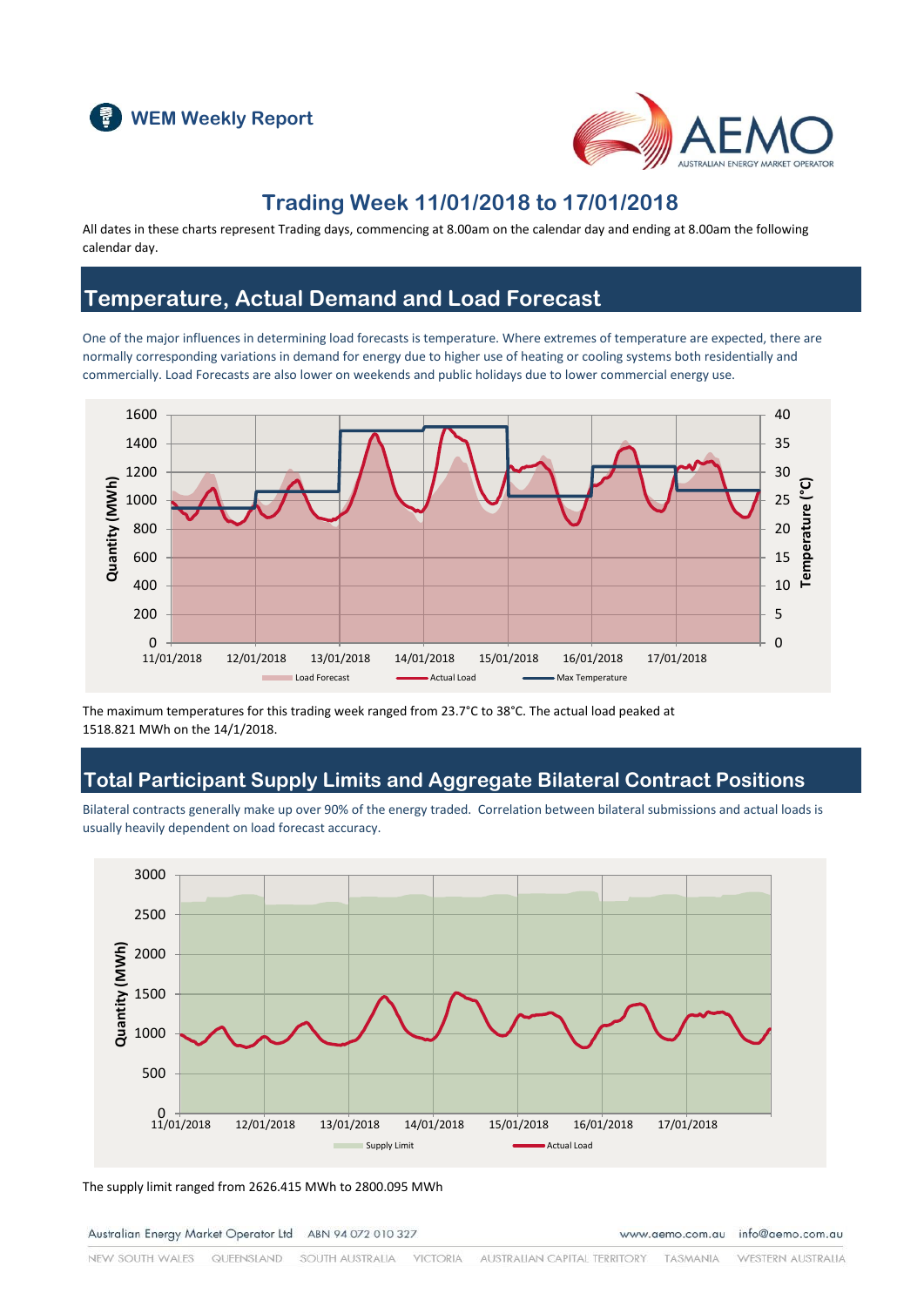### **Net Balancing Market Trades**

Bilateral contracts and STEM trading are generally based on the forecast energy requirements of Participants. When the forecast requirements are higher or lower than the actual requirements for a day, this Market energy must be bought and sold in the balancing mechanism. This graph shows the estimated net balancing trades.



The majority of the balancing activity this week occurred within Balancing Demand. The maximum balancing demand for the week reached 603.044 MWh on the 14/1/2018. The maximum balancing supply for the week reached -79.669 MWh on the 16/1/2012.

## **Total Traded Energy**

This chart represents a comparison between the total net energy that is traded in Bilateral Contracts, the STEM and the balancing mechanism. Balancing Supply represents cases in which the total contract position is greater than the demand and customers must supply energy back to balancing. Balancing Demand represents cases in which the total contract position is less than the demand and customers must purchase energy from balancing.



Total balancing supply equalled -1386.998 MWh whereas total balancing demand equalled 29999.575 MWh. The Total STEM Traded quantity was 10867.696 MWh, with the STEM Clearing Quantity ranging between 1.43 MWh and 94.77 MWh.

Australian Energy Market Operator Ltd ABN 94 072 010 327

www.aemo.com.au info@aemo.com.au